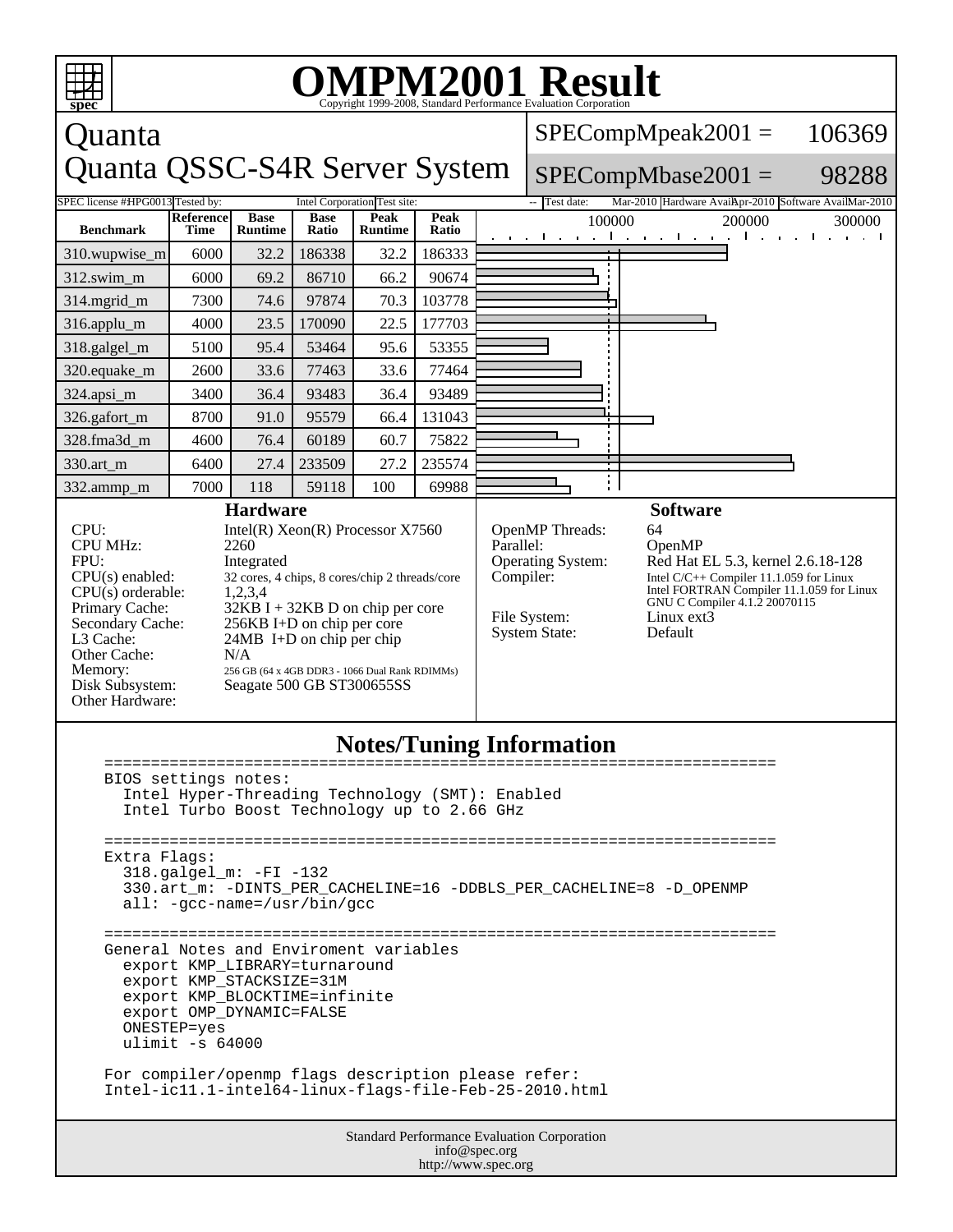```
Standard Performance Evaluation Corporation
 spec
                          OMPM2001 Result ISP9-2008, Standard Performance Evaluation Corporation
Quanta
Quanta QSSC-S4R Server System
                                                     SPECompMpeak2001 =SPECompMbase2001 =106369
                                                                                      98288
SPEC license #HPG0013 Tested by: Intel Corporation Test site: -- Test date: Mar-2010 Hardware Avail: - SPEC license #HPG0013 Tested by:
                       Notes/Tuning Information (Continued)
    Base optimization flags and enviroment variables:
     ========================================================================
     Medium:
        OPTIMIZE = -O3 -xSSE4.2 -ipo1 -openmp 
       COPTIMIZE = -ansi-alias
       export OMP_NUM_THREADS=32
       export KMP_AFFINITY=compact,1
     Peak optimization flags and enviroment variables:
     ========================================================================
     Medium:
       OPTIMIZE = -O3 -xSSE4.2 -ipo1 -openmp -rcd 
       export KMP_AFFINITY=compact,1
       export OMP_NUM_THREADS=64
     Peak per-benchmark optimization flags and enviroment variables:
      ========================================================================
      310.wupwise_m
        export OMP_NUM_THREADS=32
      ========================================================================
     312.swim_m
       OPTIMIZE=-O3 -xSSE4.2 -ipo1 -openmp -opt-streaming-stores always -align -rcd
       srcalt = ompl.32
       export OMP_NUM_THREADS=32
      ========================================================================
     314.mgrid_m
       OPTIMIZE=-O3 -xSSE4.2 -ipo1 -openmp -fno-alias -rcd 
       export OMP_NUM_THREADS=32
      ========================================================================
     316.applu_m
       export KMP_AFFINITY=scatter,1
      ========================================================================
      318.galgel_m
        export OMP_NUM_THREADS=32
     ========================================================================
     320.equake_m
        export OMP_NUM_THREADS=32
      ========================================================================
      324.appsi_m
        OPTIMIZE=-O3 -xSSE4.2 -ipo1 -openmp
        export OMP_NUM_THREADS=32
      ========================================================================
     326.gafort_m
      srcalt = omp1.32 export KMP_AFFINITY=scatter,0
      ========================================================================
      328.fma3d_m
```
info@spec.org http://www.spec.org